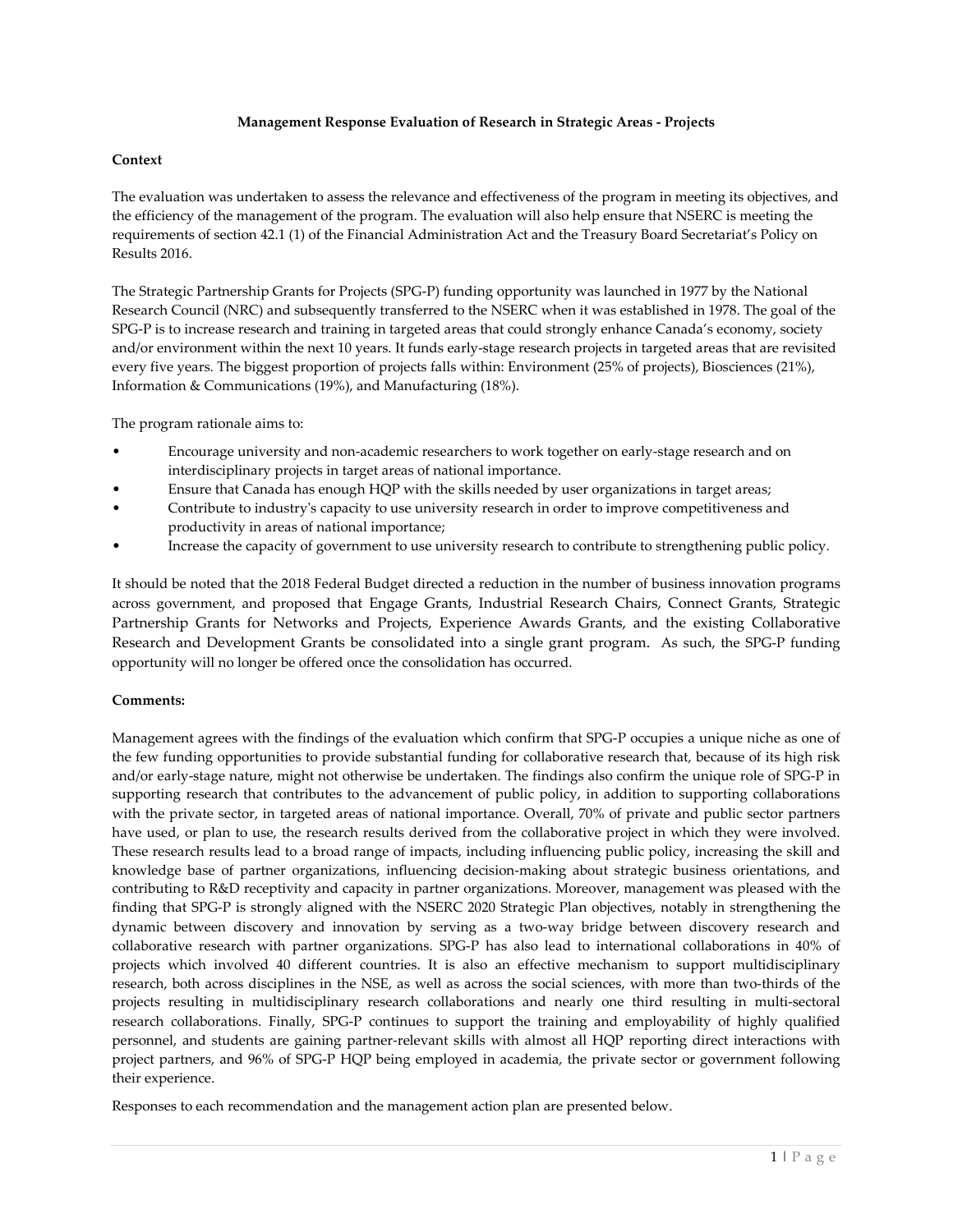*Recommendation #1:* **The federal government should continue to fund Strategic Partnership Grants.** In the current context where supporting innovation has been recognized as a government-wide priority, Strategic Partnership Grants occupy a unique niche as one of the few funding opportunities to provide substantial funding for collaborative research that, because of its high-risk nature, might not otherwise be undertaken. In addition, Strategic Grants are NSERC's only source of funding that supports the development of public policy. It functions as a two-way bridge between discovery research and collaborative research with partner organizations and meets an important need for both researchers and partners. The federal government and NSERC have a necessary role in delivering the Strategic Grants which is strongly aligned with the current federal government priorities, as well as objectives and expected outcomes outlined in the NSERC 2020 Strategic Plan. It is therefore recommended that the SPG be continued, provided that funding longer-term, collaborative research projects and projects involving public sector partners continues to be a priority for NSERC.

## *Management Response***: Agree**

SPG-P is a highly competitive program that enables collaborations between Canadian academics and a diverse set of organizations in the public and private sectors that want to explore high-risk and/or early stage research. The research results generated through this program have or will be used by 70% of partners, which is an indication of the program's impact on public policy and on industrial challenges. In terms of continuing support for Strategic Partnership Grants, NSERC's Research Partnerships Directorate currently has the opportunity, and mandate, to simplify, modernize and improve the way it provides support for research through the consolidation of its partnership programs. As such, Strategic Partnership Grants will not be offered in their current form. However, a critical step in designing the new, consolidated program is considering features from the current programs that could be incorporated into the new program, which could include the unique features of SPG-P such as continuing support for the development of public policy, and of high-risk and early-stage research.

*Recommendation #2:* **It is recommended that the program retain the requirement for partners from public organizations to actively participate in collaborative research, but the range of potential partners should be broadened to include organizations that are well positioned to use the research results and leverage them to strengthen public policy—for example, not-for-profit organizations or Northern communities.** The evaluation demonstrated that collaboration between academic researchers and government organization representatives is critical to public policy impact. It also showed that a wider range of stakeholders can contribute to public policy development. It may therefore be worthwhile to encourage other forms of collaboration and rethink the tools to be implemented in future to better document the nature and extent of the strategic projects' contribution to the public discussion.

#### *Management Response***: Agree**

Efforts have been taken to broaden the eligibility of partner organizations within Research Partnerships programs, and in considering the new, consolidated program, there will be a focus on impacts that generate socio-economic, environmental or other benefits for Canada. This will be achieved through the engagement of a broader range of organizations that can use research results and leverage them to strengthen public policy.

*Recommendation #3:* **The Research Partnership Directorate should consider how to best document and measure the influence of identity factors on an applicant's ability to obtain funding.** Although the evaluation did not reveal significant differences in the success rates of under-represented groups for which data are available, survey evidence suggest a perception that some barriers exist, particularly for women and to some extent for Francophone researchers. Also, the absence of data for Indigenous people and people with disabilities precluded an assessment of the extent to which they experienced identity-related barriers.

## *Management Response***: Agree**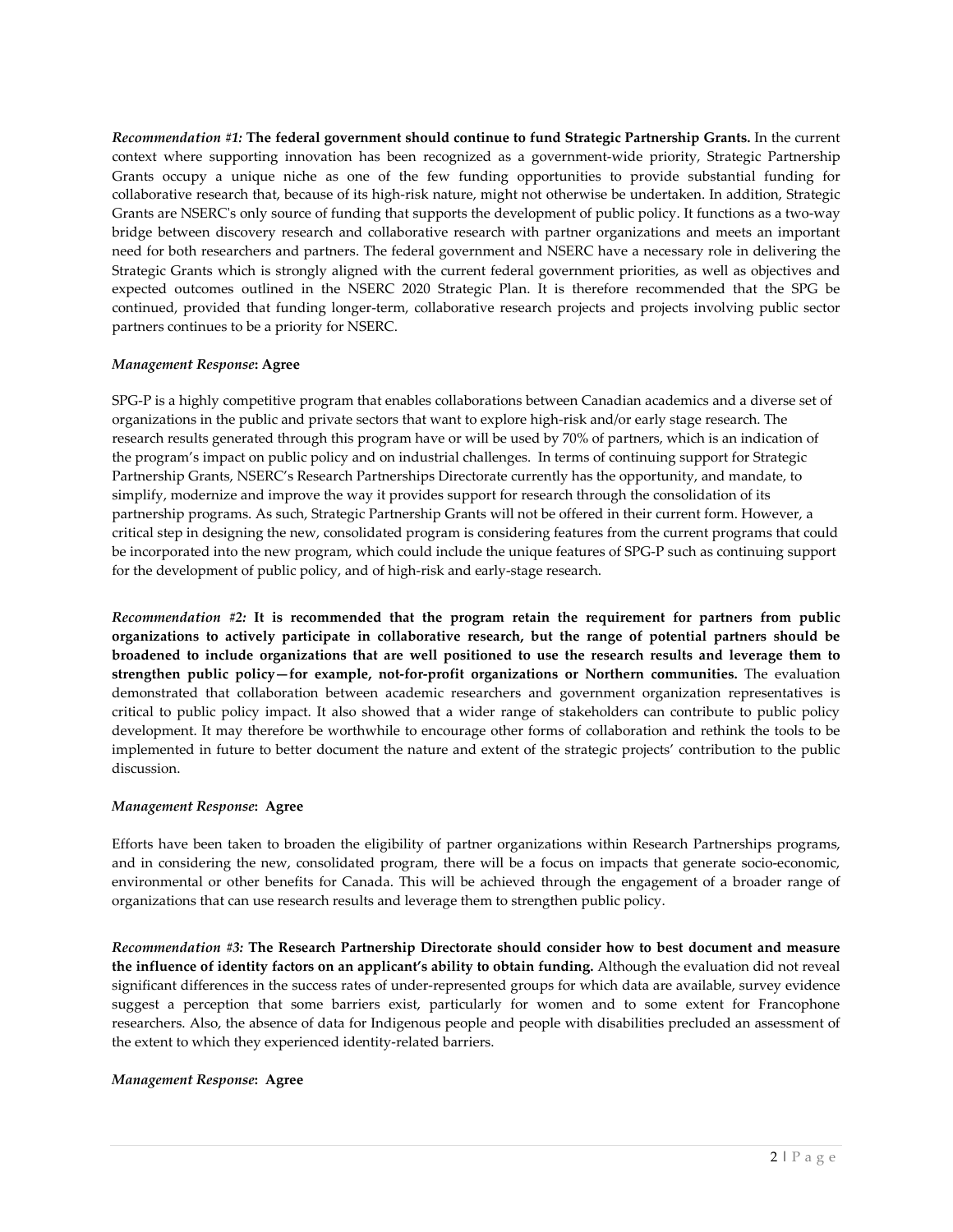Management recognizes the importance of collecting accurate and relevant information that will inform our ongoing commitment to strengthening equity and diversity in research. There are currently inter-agency efforts being undertaken to enhance data collection and reporting, and in considering measures to reduce barriers for underrepresented groups. There is also a dedicated Equity, Diversity and Inclusion Working Group within NSERC to synthesize and integrate new information and policies on this topic. Throughout the development of the new program, consideration will be given to particular challenges regarding data collection and the perception of barriers for under-represented groups. To the extent possible, the new program design will incorporate best practices to address these areas.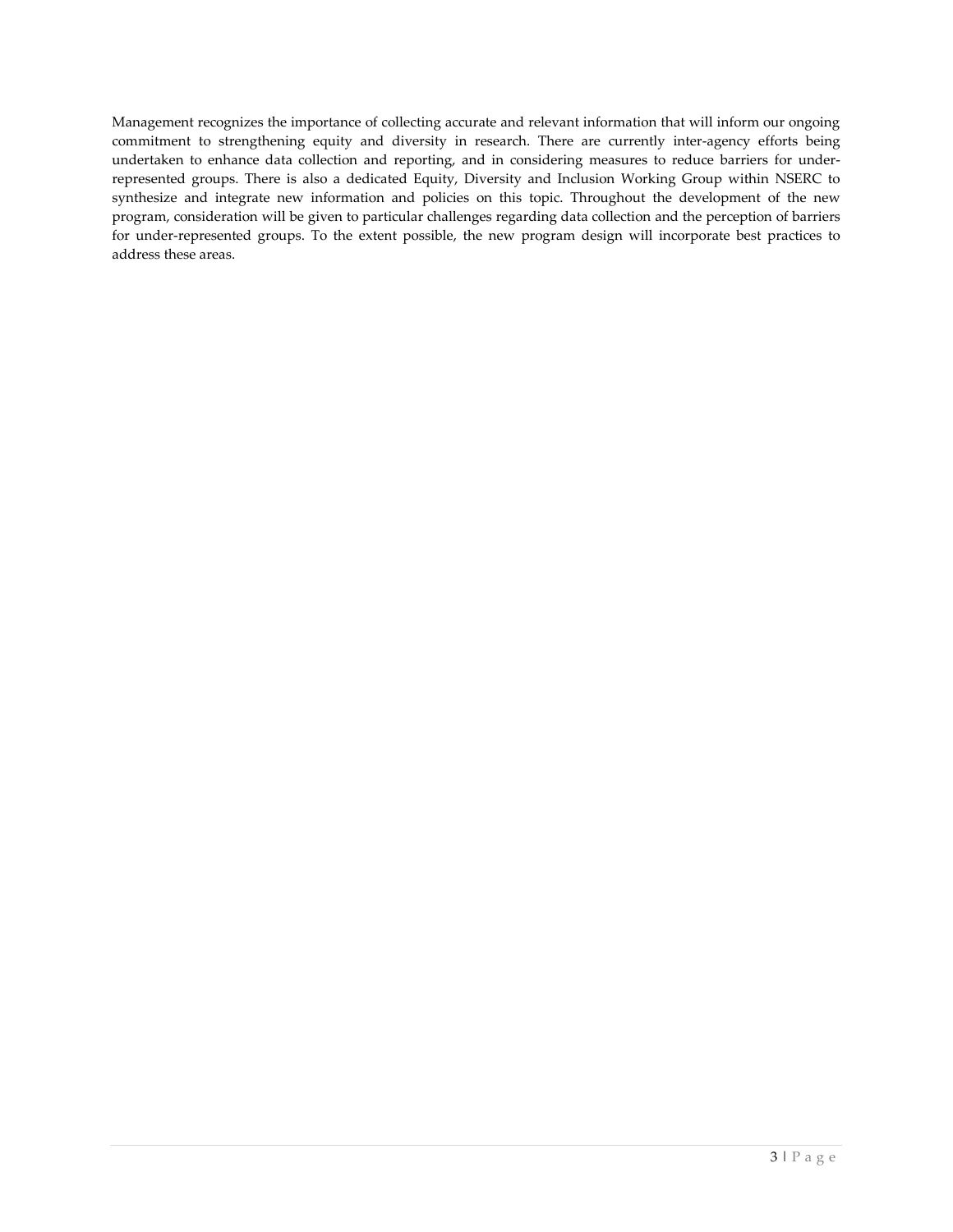# **Action Plan**

| Recommendation                                                                                                                                                                                                                                                                                                                                                                                                                                                                                                                                                                                                                                                                                                                                                                                                                                                                                                                                                                                                                                                                                                                                                                                                                                                                                            | Agree<br>Partially<br>agree<br><b>Disagree</b> | <b>Proposed Action</b>                                                                                                                                                                                                                                                                              | <b>Responsibility</b>                                             | <b>Target date for</b><br>completing proposed<br>action |
|-----------------------------------------------------------------------------------------------------------------------------------------------------------------------------------------------------------------------------------------------------------------------------------------------------------------------------------------------------------------------------------------------------------------------------------------------------------------------------------------------------------------------------------------------------------------------------------------------------------------------------------------------------------------------------------------------------------------------------------------------------------------------------------------------------------------------------------------------------------------------------------------------------------------------------------------------------------------------------------------------------------------------------------------------------------------------------------------------------------------------------------------------------------------------------------------------------------------------------------------------------------------------------------------------------------|------------------------------------------------|-----------------------------------------------------------------------------------------------------------------------------------------------------------------------------------------------------------------------------------------------------------------------------------------------------|-------------------------------------------------------------------|---------------------------------------------------------|
| Recommendation #1. The federal<br>government should continue to fund<br>Strategic Partnership Grants. In the current<br>context where supporting innovation has<br>been recognized as a government-wide<br>priority, Strategic Partnership Grants occupy<br>a unique niche as one of the few funding<br>opportunities to provide substantial funding<br>for collaborative research that, because of its<br>high-risk nature, might not otherwise be<br>undertaken. In addition, Strategic Grants are<br>NSERC's only source of funding that<br>supports the development of public policy. It<br>functions as a two-way bridge between<br>discovery research and collaborative<br>research with partner organizations and<br>meets an important need for both researchers<br>and partners. The federal government and<br>NSERC have a necessary role in delivering<br>the Strategic Grants which is strongly<br>aligned with the current federal government<br>priorities, as well as objectives and expected<br>outcomes outlined in the NSERC 2020<br>Strategic Plan. It is therefore recommended<br>that the SPG be continued, provided that<br>funding longer-term, collaborative research<br>projects and projects involving public sector<br>partners continues to be a priority for<br><b>NSERC</b> | Agree                                          | Research Partnerships (RP) will consider<br>including some of the features of SPG-P in the<br>design and delivery of the new partnership<br>program; such features could include support<br>for early stage, collaborative research projects<br>that involve private and public sector<br>partners. | Director, Energy,<br>Environment and<br>Resources, RP Directorate | December 2019                                           |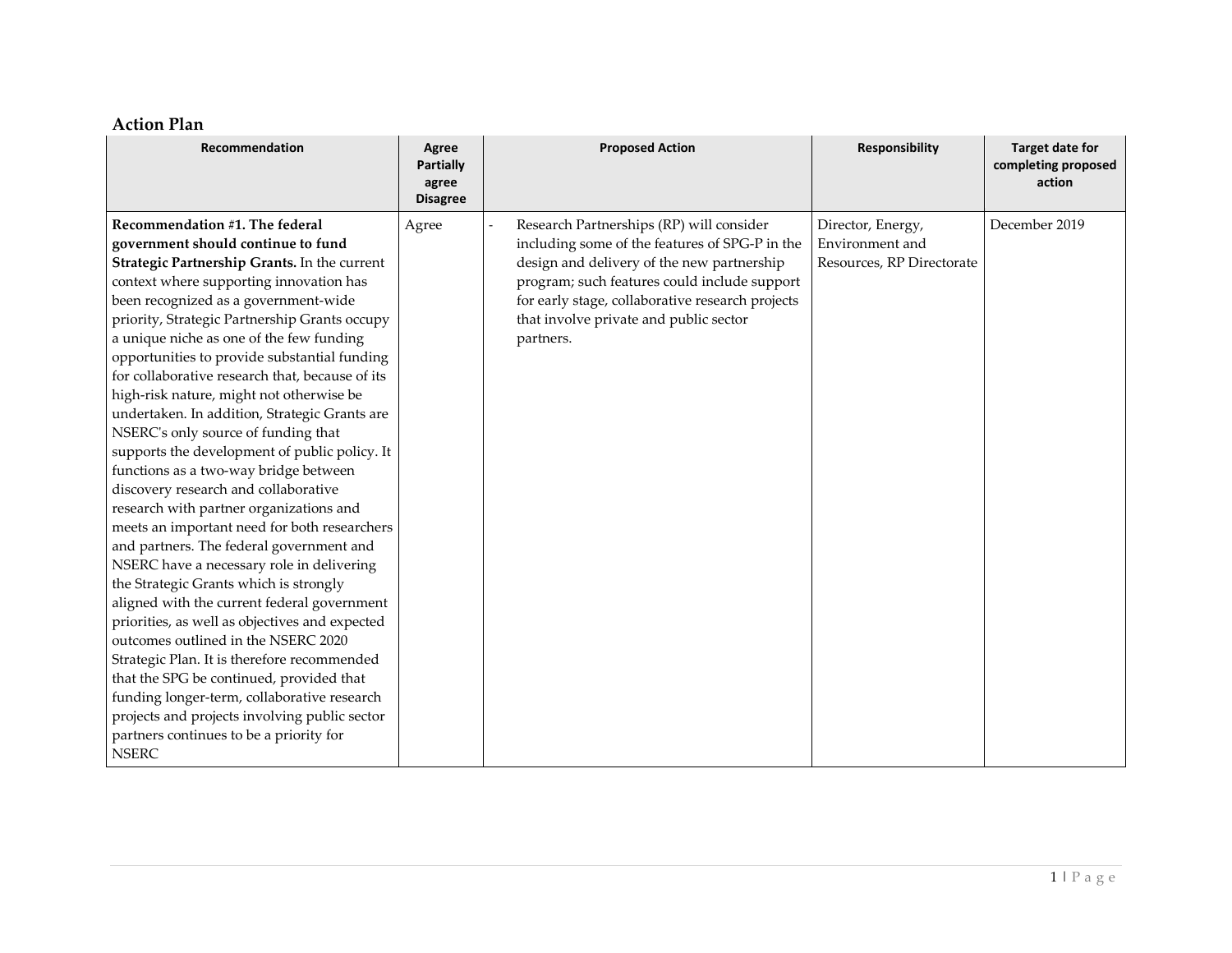| Recommendation                                                                                                                                                                                                                                                                                                                                                                                                                                                                                                                                                                                                                                                                                                                                                                                                                                                                                                                                                                                            | Agree<br><b>Partially</b><br>agree<br><b>Disagree</b> | <b>Proposed Action</b>                                                                                                                                                                                | <b>Responsibility</b>                                             | <b>Target date for</b><br>completing proposed<br>action |
|-----------------------------------------------------------------------------------------------------------------------------------------------------------------------------------------------------------------------------------------------------------------------------------------------------------------------------------------------------------------------------------------------------------------------------------------------------------------------------------------------------------------------------------------------------------------------------------------------------------------------------------------------------------------------------------------------------------------------------------------------------------------------------------------------------------------------------------------------------------------------------------------------------------------------------------------------------------------------------------------------------------|-------------------------------------------------------|-------------------------------------------------------------------------------------------------------------------------------------------------------------------------------------------------------|-------------------------------------------------------------------|---------------------------------------------------------|
| Recommendation #2. It is recommended that   Agree<br>the program retain the requirement for<br>partners from public organizations to<br>actively participate in collaborative<br>research, but the range of potential partners<br>should be broadened to include<br>organizations that are well positioned to<br>use the research results and leverage them<br>to strengthen public policy-for example,<br>not-for-profit organizations or Northern<br>communities. The evaluation demonstrated<br>that collaboration between academic<br>researchers and government organization<br>representatives is critical to public policy<br>impact. It also showed that a wider range of<br>stakeholders can contribute to public policy<br>development. It may therefore be<br>worthwhile to encourage other forms of<br>collaboration and rethink the tools to be<br>implemented in future to better document<br>the nature and extent of the strategic<br>projects' contribution to the public<br>discussion. |                                                       | In the development of the new partnership<br>program, RP will consider broadening<br>potential partners to include a diverse set of<br>organizations, which would be able to use<br>research results. | Director, Energy,<br>Environment and<br>Resources, RP Directorate | December 2019                                           |